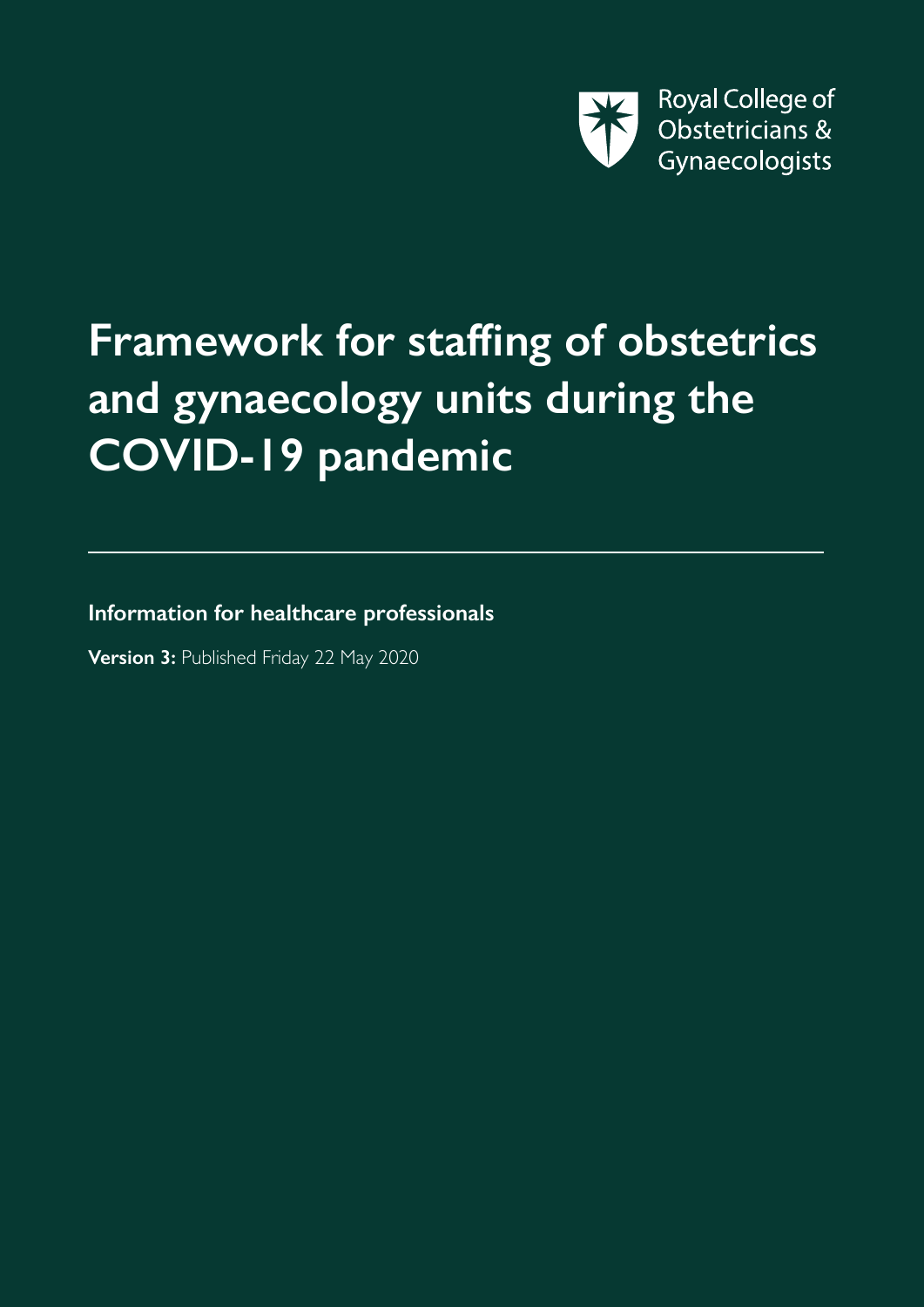## **Table of updates**

| <b>Version</b> | <b>Date</b> | <b>Summary of changes</b>                                                                                                                                                                                 |
|----------------|-------------|-----------------------------------------------------------------------------------------------------------------------------------------------------------------------------------------------------------|
| 3              | 21.05.20    | Title: Minor change (document referred to as a framework not guidance).                                                                                                                                   |
| 3              | 21.05.20    | I: Inclusion of a link and reference to NHS England guidance on temporary<br>reorganisation of intrapartum care services during the COVID-19 pandemic.                                                    |
| 3              | 21.05.20    | 4: Specific recommendations to consider the needs of women of black, Asian or<br>minority ethnic backgrounds when modifying services, following findings of UKOSS<br>COVID-19 in pregnancy survey report. |
| 3              | 21.05.20    | 4: New reference to restoration of services.                                                                                                                                                              |
| 3              | 21.05.20    | 6: New section on restoration and recovery of services.                                                                                                                                                   |

## **1. Introduction**

The COVID-19 pandemic presents specific challenges to maternity and gynaecology services. It is imperative however that safe, equitable, effective and quality care is maintained for all women using maternity and urgent or emergency gynaecology services. Maternity and gynaecology services must therefore be remodelled with the aim of safeguarding effective and quality care for women during and after pregnancy, and the provision of emergency and urgent gynaecology care. Any rationalisation of services should be kept under constant review.

General principles for the safe organisation of maternity services are available in the **RCOG's guidance on** [coronavirus \(COVID-19\) in pregnancy](https://www.rcog.org.uk/en/guidelines-research-services/guidelines/coronavirus-pregnancy/) and in the [NHS England guidance](https://www.england.nhs.uk/coronavirus/wp-content/uploads/sites/52/2020/04/C0241-specialty-guide-intrapartum-maternity-care-9-april-2020.pdf) on the temporary reorganisation of intrapartum maternity care during the coronavirus pandemic.

## **2. Development of this framework**

This framework has been developed to support Maternity and Gynaecology Leads to optimise the deployment of available staff and to guide priorities for staffing during the evolving COVID-19 pandemic.

This document serves to:

- 1. Provide options for staffing obstetrics and gynaecology units in response to acute staff shortages.
- 2. Provide an overall framework for clinical leads to use when prioritising the rationalisation of services in response to acute staff shortages. Details for each particular service are available on the RCOG hub [for COVID-19](https://www.rcog.org.uk/en/guidelines-research-services/coronavirus-covid-19-pregnancy-and-womens-health/coronavirus-covid-19-and-gynaecological-services/).

This framework is not exhaustive and sits alongside RCM/RCOG guidance for provision of midwife-led settings and home birth during the pandemic, available via the **[RCOG hub here](https://www.rcog.org.uk/en/guidelines-research-services/guidelines/coronavirus-pregnancy/)**.<sup>1</sup> Local conditions and considerations will determine how it is best applied.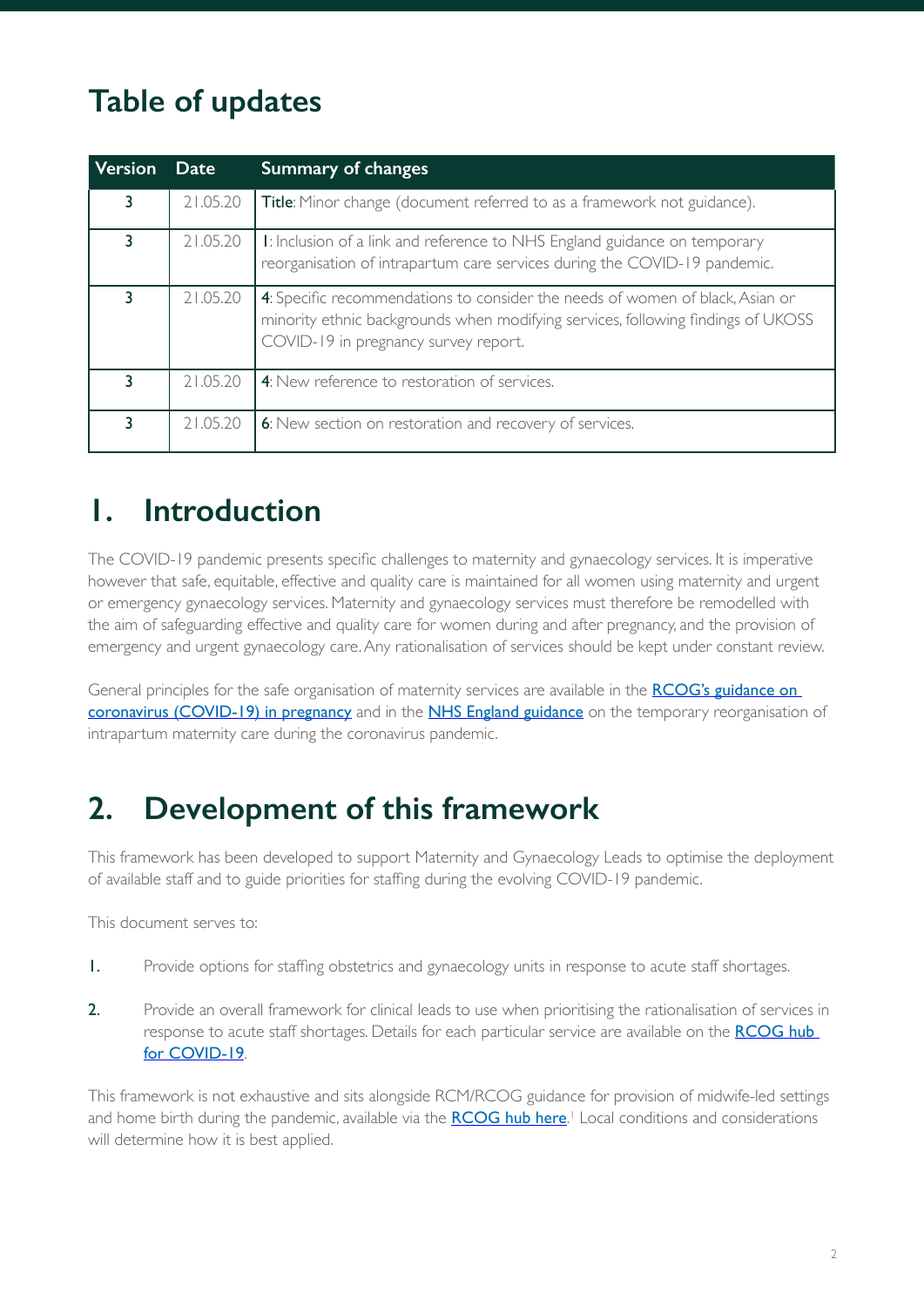### **3. Optimal deployment of obstetrics and gynaecology staff during the COVID-19 pandemic**

#### 3.1 Staffing considerations for obstetric services

| <b>Obstetric services staffing considerations</b>                                                                                                                                                                                                                                                                                                                                                                                                                                                                                                                                                                                                                                                                                                                                                                                                                                                                                                                                                          |                                                                                                                                                                                                                                                                                                                                                                 |                                                                                                                               |  |  |  |
|------------------------------------------------------------------------------------------------------------------------------------------------------------------------------------------------------------------------------------------------------------------------------------------------------------------------------------------------------------------------------------------------------------------------------------------------------------------------------------------------------------------------------------------------------------------------------------------------------------------------------------------------------------------------------------------------------------------------------------------------------------------------------------------------------------------------------------------------------------------------------------------------------------------------------------------------------------------------------------------------------------|-----------------------------------------------------------------------------------------------------------------------------------------------------------------------------------------------------------------------------------------------------------------------------------------------------------------------------------------------------------------|-------------------------------------------------------------------------------------------------------------------------------|--|--|--|
| Phase 1<br>Low-level staff shortage                                                                                                                                                                                                                                                                                                                                                                                                                                                                                                                                                                                                                                                                                                                                                                                                                                                                                                                                                                        | Phase 2<br>Medium-level staff shortage                                                                                                                                                                                                                                                                                                                          | Phase 3<br>High-/critical-level staff<br>shortage                                                                             |  |  |  |
| 10-20% staff reduction                                                                                                                                                                                                                                                                                                                                                                                                                                                                                                                                                                                                                                                                                                                                                                                                                                                                                                                                                                                     | 20-40% staff reduction                                                                                                                                                                                                                                                                                                                                          |                                                                                                                               |  |  |  |
|                                                                                                                                                                                                                                                                                                                                                                                                                                                                                                                                                                                                                                                                                                                                                                                                                                                                                                                                                                                                            |                                                                                                                                                                                                                                                                                                                                                                 | 40% and above staff reduction                                                                                                 |  |  |  |
| Cancel or reduce non-critical, non-COVID-19 related<br>activities, including non-urgent internal management<br>meetings                                                                                                                                                                                                                                                                                                                                                                                                                                                                                                                                                                                                                                                                                                                                                                                                                                                                                    | Where shortages affect theatre<br>operating capabilities and where<br>available pathways exist, consider<br>the use of theatre capacity from the                                                                                                                                                                                                                | Consider requesting staff to<br>rearrange annual leave but note<br>impact on wellbeing                                        |  |  |  |
| Ensure staff have access to remote working facilities<br>and consider use of clinically well but self-isolated and<br>shielding doctors to deliver telemedicine safely from<br>within their isolation setting<br>Identify staff who should avoid patient-facing roles early;<br>redeploy these colleagues to teleconsultations or other<br>non-patient facing roles where social distancing can be<br>practised<br>Consider whether some gynaecologist colleagues may<br>be able to support elective work in obstetrics<br>Request staff to cancel study leave, elective activity in<br>the private sector and other external non-COVID-19<br>related responsibilities                                                                                                                                                                                                                                                                                                                                     | private sector, with appropriate senior<br>clinical cover<br>Create senior staff rotas which can<br>provide support for the reducing<br>availability of staff at all levels<br>Consider changes to the usual<br>delivery of service, where needed, by<br>consultants or Speciality and Associate<br>Specialist doctors acting down, both in<br>and out of hours | Request obstetric consultants<br>with limited or no on-call<br>commitments to work additional<br>weekend days and/or evenings |  |  |  |
| Suspend any non-essential managerial duties of clinical<br>managers, to temporarily increase their clinical duties<br>Consider flexible working for full-time doctors to<br>accommodate local department needs<br>Approach doctors on part-time contracts to establish<br>whether they are able to contribute additional hours<br>Approach research clinicians with the necessary clinical<br>skills to request they reduce research (where safe) and<br>contribute additional hours to the clinical service<br>Consider novel options to support childcare for<br>working staff<br>Make arrangements with local maternity units for<br>sharing clinical staff where their units are differentially<br>affected; temporary contract arrangements may need<br>to be prepared<br>Implement maternity unit induction and drills and skills<br>or simulation sessions, focused on emergency and<br>COVID-19 obstetric scenarios, specifically to refresh<br>the skills of colleagues who have recently stopped |                                                                                                                                                                                                                                                                                                                                                                 |                                                                                                                               |  |  |  |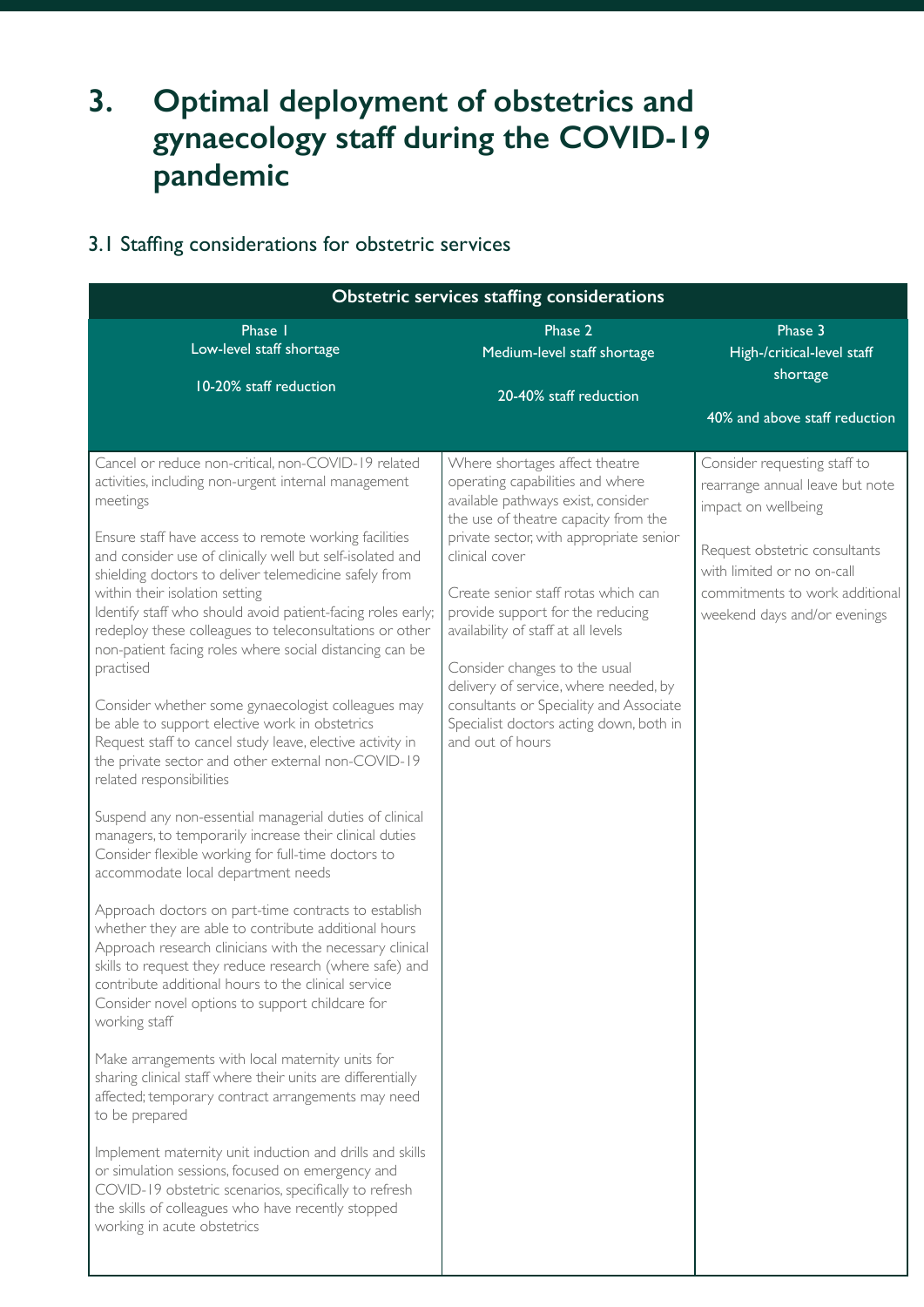#### 3.2 Staffing considerations for gynaecology services

| Gynaecology services staffing considerations                                                                                                                                                                                                                                                                                                                                                                                                                                                                                                                                                            |                                                                                                                                                                                                                                                                                                                                                                        |                                       |  |  |  |  |
|---------------------------------------------------------------------------------------------------------------------------------------------------------------------------------------------------------------------------------------------------------------------------------------------------------------------------------------------------------------------------------------------------------------------------------------------------------------------------------------------------------------------------------------------------------------------------------------------------------|------------------------------------------------------------------------------------------------------------------------------------------------------------------------------------------------------------------------------------------------------------------------------------------------------------------------------------------------------------------------|---------------------------------------|--|--|--|--|
| Phase 1<br>Low-level staff shortage                                                                                                                                                                                                                                                                                                                                                                                                                                                                                                                                                                     | Phase 2<br>Medium-level staff shortage                                                                                                                                                                                                                                                                                                                                 | Phase 3<br>High-/critical-level staff |  |  |  |  |
| 10-20% staff reduction                                                                                                                                                                                                                                                                                                                                                                                                                                                                                                                                                                                  | 20-40% staff reduction                                                                                                                                                                                                                                                                                                                                                 | shortage                              |  |  |  |  |
|                                                                                                                                                                                                                                                                                                                                                                                                                                                                                                                                                                                                         |                                                                                                                                                                                                                                                                                                                                                                        | 40% and above staff reduction         |  |  |  |  |
| Cancel or reduce non-critical activities,<br>including but not limited to routine non-<br>urgent internal management meetings and<br>preparation for <b>CQC</b> inspections<br>Ensure staff have access to remote working<br>facilities<br>Identify and consider use of clinically well but<br>self-isolated and shielding doctors to deliver<br>some telemedicine from within their isolation<br>setting<br>Release senior trainees from gynaecology<br>theatres to deliver obstetrics and 'double<br>up' consultant gynaecologists in cancer and<br>emergency theatre where assistance is<br>required | Stop or significantly reduce gynaecology workload for seniors working<br>in both obstetrics and gynaecology, and ask those who perform only<br>gynaecology to take on the remaining gynaecology work, if appropriate<br>Consider asking gynaecology consultants to work with nursing staff and/<br>or recently qualified doctors to run emergency gynaecology services |                                       |  |  |  |  |
| Divert gynaecologists to elective and/or<br>emergency caesarean section lists                                                                                                                                                                                                                                                                                                                                                                                                                                                                                                                           |                                                                                                                                                                                                                                                                                                                                                                        |                                       |  |  |  |  |

### 4 Overall guidance of reconfiguration of services during the COVID-19 pandemic

Safe, equitable, effective and quality care for all women using maternity and gynaecology services requires a minimal level of service to be delivered at all times. For all women's health services, this must include the following:

- The provision of evidence-based, equitable, safe, compassionate and respectful care for physical and mental health, wherever and whenever care takes place, by remote access if necessary
- The provision of clear pathways for accessible patient advice and help
- The protection of women, particularly those from groups who are vulnerable to the potentially severe effects of COVID-19, including women from Black, Asian and minority ethnic (BAME) backgrounds, and of nosocomial infection
- The protection and support of all staff, including their mental health needs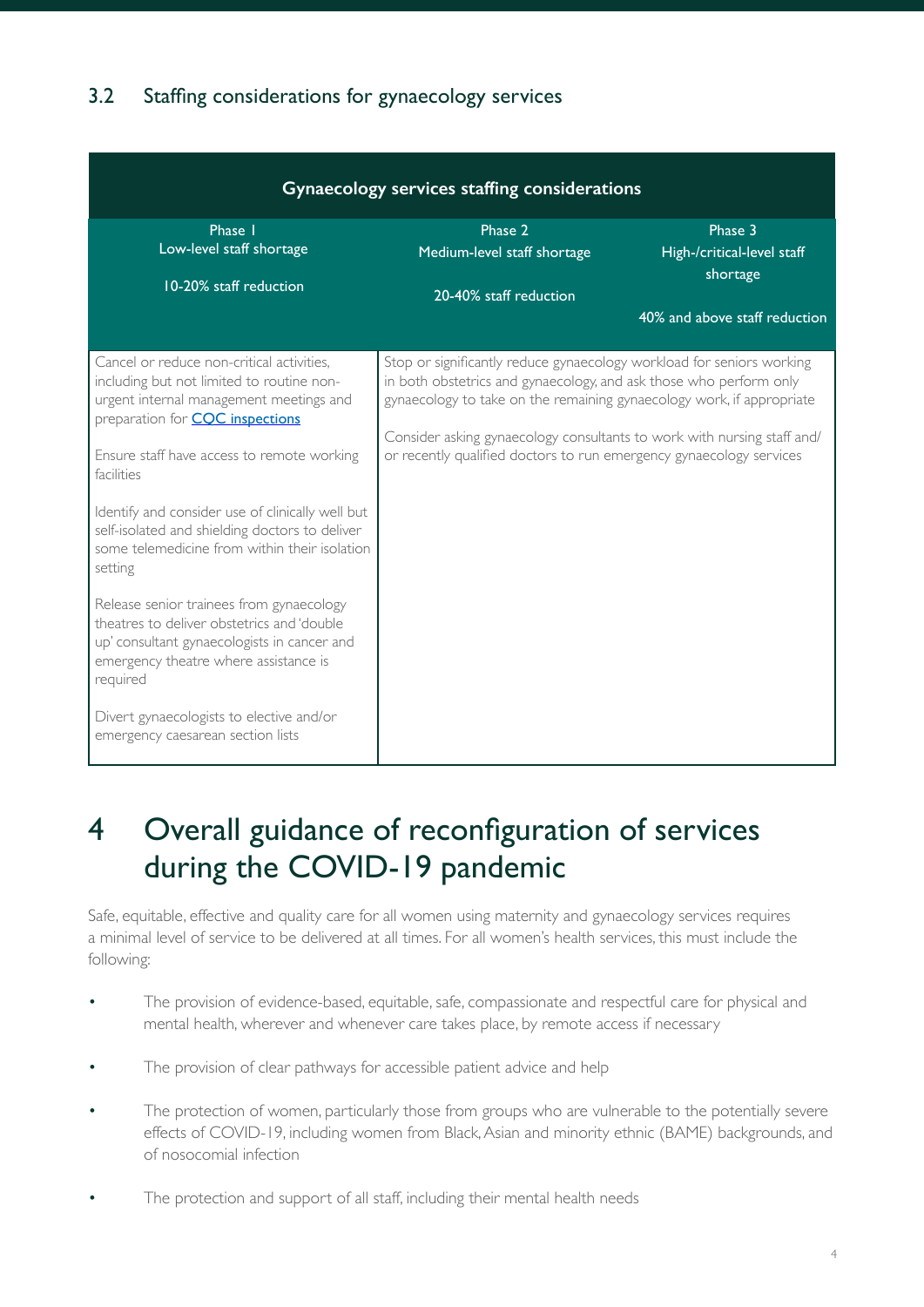- o Adherence to national guidance on infection prevention and control, and on the use of personal protective equipment (PPE)
- Maternity and gynaecology care for all women identified as high risk, including women from vulnerable groups and with mental illness, must be continued with minimal disruption
- Maintaining essential and urgent cancer treatments<sup>2</sup>
- Providing emergency gynaecology and early pregnancy care, with pathways for the escalation of care and the provision of emergency surgery where required

For maternity services, the minimal level of service must also include the following:<sup>3</sup>

- Supporting family bonding and expected standards of care as far as possible, in particular:
	- o Supporting the attendance of a birth companion
	- o Keeping a woman and her newborn baby (or babies) together, unless separation is absolutely necessary

Where services are modified, this should be with an awareness of the future restoration of services as staffing stabilises.

#### 4.1 Modifications to maternity services

Detailed guidance for each service is available from the [RCOG hub for COVID-19 in pregnancy](https://www.rcog.org.uk/coronavirus-pregnancy). Further guidance for the temporary reorganisation of intrapartum maternity care during the coronavirus pandemic in England is **<u>[available here](https://www.england.nhs.uk/coronavirus/wp-content/uploads/sites/52/2020/04/C0241-specialty-guide-intrapartum-maternity-care-9-april-2020.pdf)</u>.**<sup>4</sup>

| Maternity services departmental considerations                                                                                                                                      |                                                                                                                                                                                                   |                                        |  |  |  |  |
|-------------------------------------------------------------------------------------------------------------------------------------------------------------------------------------|---------------------------------------------------------------------------------------------------------------------------------------------------------------------------------------------------|----------------------------------------|--|--|--|--|
| Phase I<br>Low-level staff shortage                                                                                                                                                 | Phase 2                                                                                                                                                                                           | Phase 3                                |  |  |  |  |
|                                                                                                                                                                                     | Medium-level staff shortage                                                                                                                                                                       | High-/critical-level staff<br>shortage |  |  |  |  |
| 10-20% staff reduction                                                                                                                                                              | 20-40% staff reduction                                                                                                                                                                            |                                        |  |  |  |  |
|                                                                                                                                                                                     |                                                                                                                                                                                                   | 40% and above staff reduction          |  |  |  |  |
| Antenatal care                                                                                                                                                                      |                                                                                                                                                                                                   |                                        |  |  |  |  |
| Establish clear pathways for the maternity<br>triage and day assessment units                                                                                                       | Consider modifications to antenatal scanning services in line with <b>RCOG</b><br>guidance for antenatal screening and ultrasound in pregnancy in the<br>evolving coronavirus (COVID-19) pandemic |                                        |  |  |  |  |
| Consider creating a telephone hotline                                                                                                                                               |                                                                                                                                                                                                   |                                        |  |  |  |  |
| or email inbox for urgent enquiries from<br>pregnant women, to be reviewed and<br>responded to by senior clinicians                                                                 | Consider modifications to fetal medicine services in line with RCOG<br>guidance                                                                                                                   |                                        |  |  |  |  |
| Ensure facilities are available for telephone<br>and video consultation, and facilitate the<br>availability for electronic patient notes and<br>recording, if not already available |                                                                                                                                                                                                   |                                        |  |  |  |  |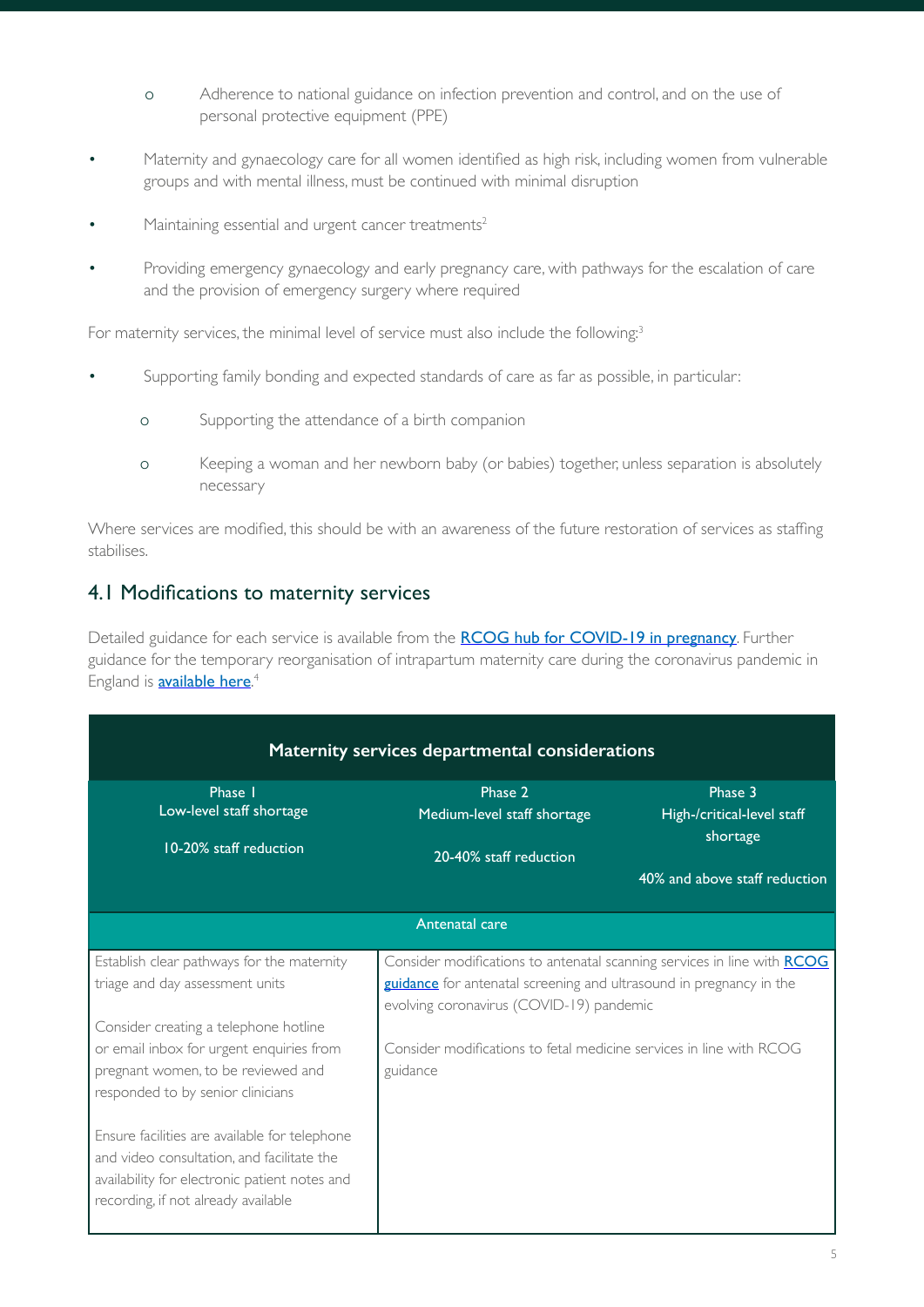| Identify low-risk consultations in antenatal<br>pathway which could be safely conducted via                                                                                                |                                                                                                                                                                       |
|--------------------------------------------------------------------------------------------------------------------------------------------------------------------------------------------|-----------------------------------------------------------------------------------------------------------------------------------------------------------------------|
| telephone or video consultation, in line with<br>RCOG/RCM guidance on modifications to                                                                                                     |                                                                                                                                                                       |
| antenatal care                                                                                                                                                                             |                                                                                                                                                                       |
| Establish clear pathways for the remote<br>antenatal care of high-risk women, where<br>appropriate and possible; this includes<br>implementing home blood pressure and<br>urine monitoring |                                                                                                                                                                       |
| Where face to face consultations are<br>required, these should be organised to<br>limit the number of sequential hospital<br>appointments                                                  |                                                                                                                                                                       |
| Consider replacing tours of the maternity<br>unit and antenatal classes with virtual tours<br>and videoconferencing                                                                        |                                                                                                                                                                       |
|                                                                                                                                                                                            | Intrapartum care                                                                                                                                                      |
| Consider a modified outpatient induction<br>service for low-risk women (e.g. by extending<br>the list of indications if safe to do so)                                                     | Consider centralisation of births; this may be required if similar shortages<br>are seen in midwifery staffing and ambulance provision; see guidance<br>from RCM/RCOG |
| Consider limiting induction of labour<br>to women with clear fetal or maternal<br>indications                                                                                              |                                                                                                                                                                       |
| Identify women early for elective/planned<br>caesarean birth and consider consolidating<br>pre-assessment clinics and consent in                                                           |                                                                                                                                                                       |
| scheduled face-to-face consultations                                                                                                                                                       |                                                                                                                                                                       |
|                                                                                                                                                                                            | Postnatal care                                                                                                                                                        |
| Implement enhanced recovery and discharge<br>programmes, where appropriate, to facilitate<br>prompt discharge                                                                              | Consider telephone and video consultations for postnatal reviews and<br>community breastfeeding support where physical examination isn't<br>required                  |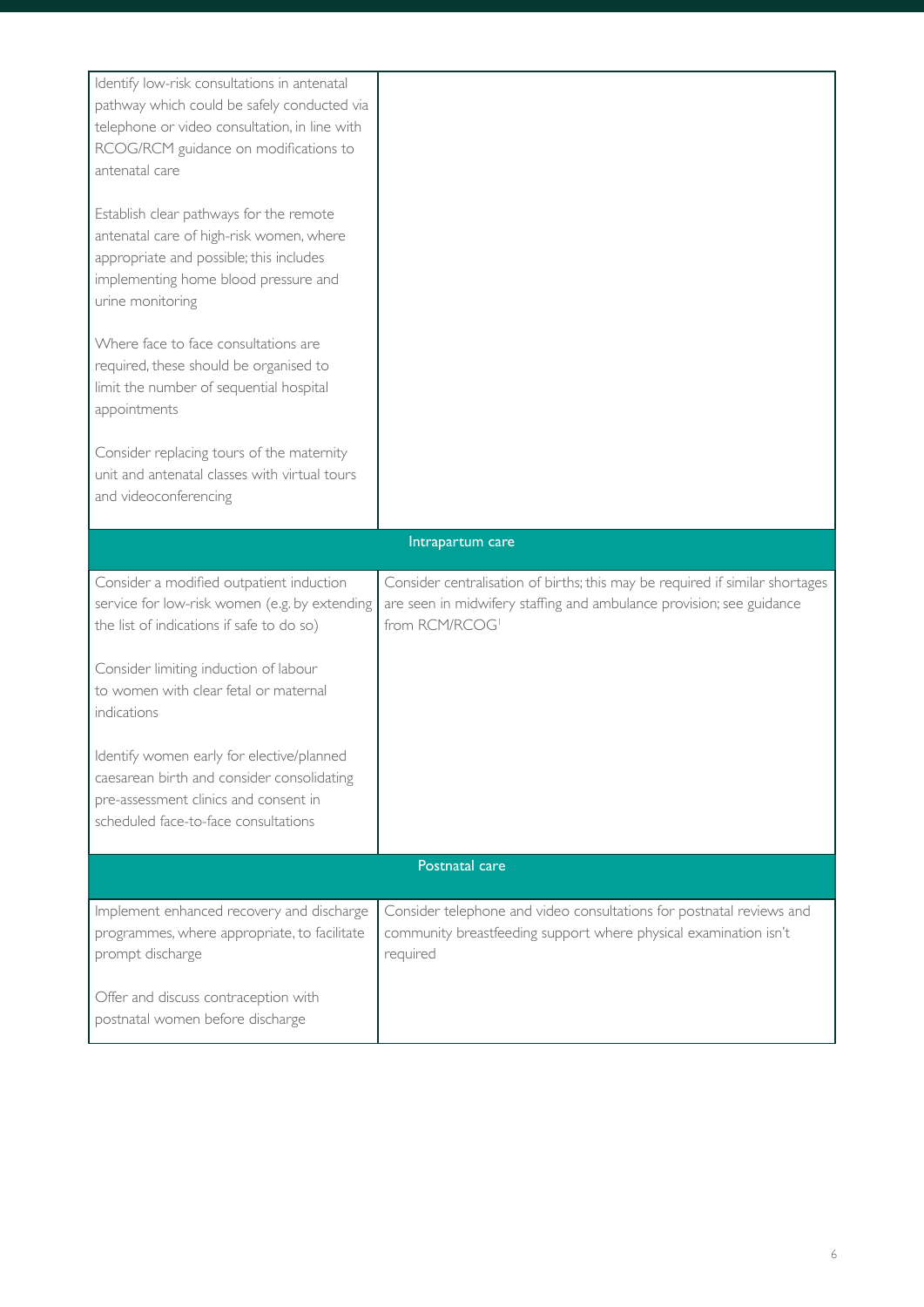#### 4.2 Modifications to gynaecological services

Detailed guidance for each service is available from the RCOG hub **Coronavirus (COVID-19) and** [gynaecological services](https://www.rcog.org.uk/en/guidelines-research-services/coronavirus-covid-19-pregnancy-and-womens-health/coronavirus-covid-19-and-gynaecological-services/).

| Gynaecology services departmental considerations                                                                                                                                                                                                                                                                                                                                                                                                                                                                                                                                                                                                                                                                                                                                |                                                                                                                                                                                        |                                                                                    |  |  |  |  |
|---------------------------------------------------------------------------------------------------------------------------------------------------------------------------------------------------------------------------------------------------------------------------------------------------------------------------------------------------------------------------------------------------------------------------------------------------------------------------------------------------------------------------------------------------------------------------------------------------------------------------------------------------------------------------------------------------------------------------------------------------------------------------------|----------------------------------------------------------------------------------------------------------------------------------------------------------------------------------------|------------------------------------------------------------------------------------|--|--|--|--|
| Phase 1<br>Low-level staff shortage<br>10-20% reduction in gynaecology staff and/<br>or staff shortages elsewhere (e.g. theatres)                                                                                                                                                                                                                                                                                                                                                                                                                                                                                                                                                                                                                                               | Phase 2<br>Medium-level staff shortage<br>20-40% staff reduction                                                                                                                       | Phase 3<br>High-/critical-level staff<br>shortage<br>40% and above staff reduction |  |  |  |  |
|                                                                                                                                                                                                                                                                                                                                                                                                                                                                                                                                                                                                                                                                                                                                                                                 | Departmental considerations                                                                                                                                                            |                                                                                    |  |  |  |  |
| Establish clear pathways for the triage of<br>women needing urgent assessment                                                                                                                                                                                                                                                                                                                                                                                                                                                                                                                                                                                                                                                                                                   | Consider the triaging of referrals into locally agreed categories for<br>urgency, where appropriate                                                                                    |                                                                                    |  |  |  |  |
| Ensure facilities for telephone and video<br>consultation are available and facilitate<br>electronic patient records, if not already<br>available<br>Cancel non-urgent elective gynaecology<br>outpatient clinics and surgery; where possible,<br>consider changing existing appointments<br>to telephone consultations with follow up<br>appointments after COVID-19 pandemic<br>Conduct multidisciplinary team meetings via<br>videoconferencing<br>Use guidelines available to consider<br>modifications to <b>early pregnancy services</b> <sup>6</sup><br>Where available pathways exist, consider<br>the transfer of some essential gynaecology<br>elective work to the private sector, to aid<br>with theatre capacity issues, with appropriate<br>senior clinical cover | Aim to maintain time-critical oncology services as close to normal, using<br>networks where available<br>Triage oncology surgical cases according to <b>BGCS guidance</b> <sup>5</sup> |                                                                                    |  |  |  |  |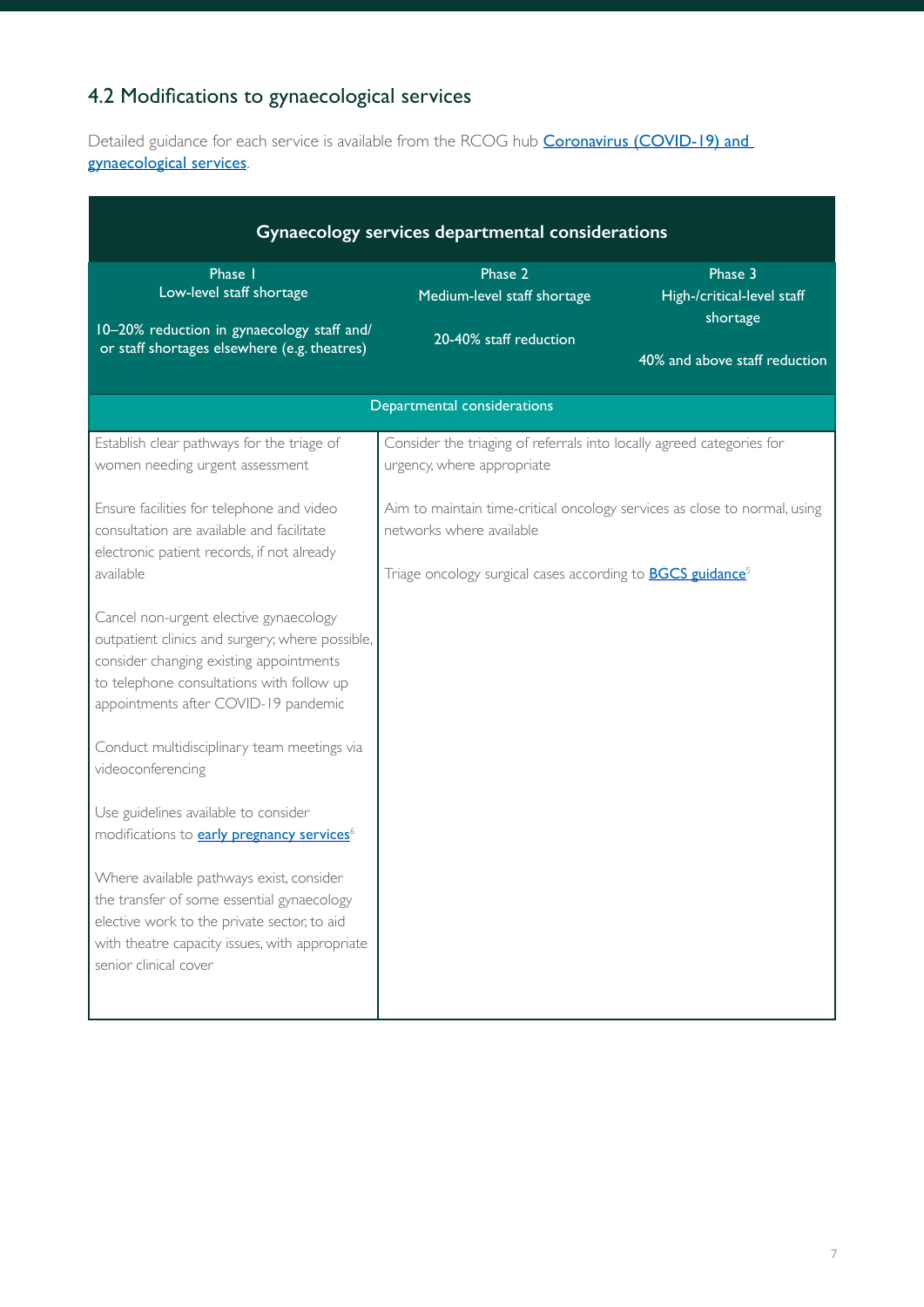### **5. Communication with women and their families regarding service changes during the COVID-19 pandemic**

The COVID-19 pandemic and the changes necessitated to ensure safe care are understandably worrying for women and their families.

Where decisions are taken to convert appointments to remote consultation, or where appointments have been delayed or postponed, clearly document the decision process taken in making this change and communicate the outcome and rationale to the woman. Language should be clear and transparent, and efforts should be made to ensure important information is available in other commonly spoken languages and other accessible formats.

Input into planning and changes to services should be sought from local service user/patient groups, including Maternity Voices Partnerships (MVPs) and Maternity Services Liaison Committees (MSLCs). The presence of existing relationships will enable this to be done rapidly and where possible, plans and communications should be co-produced. General information regarding service-wide modifications should be disseminated through social media, trust or board websites, and other channels where available. Local charities can also be useful in the dissemination of important information.

#### **6. Restoration and recovery of services**

Where staffing levels allow, the immediate restoration of services should be prioritised to enable choice, safety and access to high-quality care. A framework exploring how this may be achieved can be **[found here](https://www.rcog.org.uk/globalassets/documents/guidelines/2020-05-15-restoration-and-recovery---priorities-for-obstetrics-and-gynaecology.pdf)**.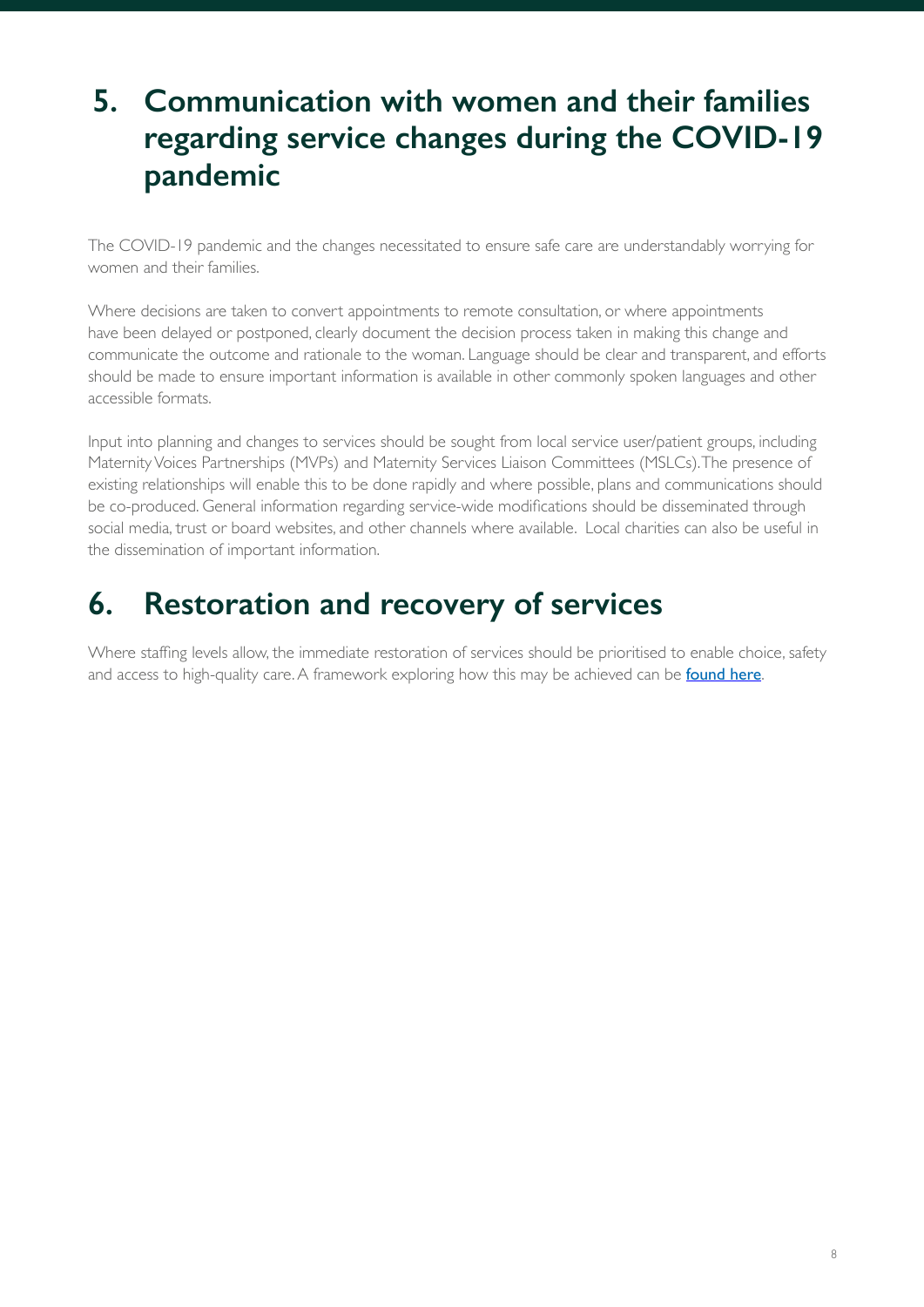#### **References**

- 1. Royal College of Midwives, Royal College of Obstetricians & Gynaecologists. Guidance for provision of midwife-led settings and home birth in the evolving coronavirus (COVID-19) pandemic. Information for healthcare professionals. 2020 [Available from: https://www.rcm.org.uk/media/3893/2020-04-17 guidance-for-provision-of-midwife-led-settings.pdf] accessed 20 April 2020.
- 2. Clinical guide for the management of cancer patients during the coronavirus pandemic. March 2020 [Available from: https://www.england.nhs.uk/coronavirus/wp-content/uploads/sites/52/2020/03/C0119-\_ Maintaining-cancer-services-\_-letter-to-trusts.pdf] accessed 20 April 2020.
- 3. Renfrew MJ, Cheyne HL, Hunter B, Downe S. with Sandall J, Spiby H, Dykes F, Lavender T, Page L. Optimising maternity services and maternal and newborn outcomes in a pandemic: a rapid analytic scoping review. 2020. Royal College of Midwives, London.
- 4. NHS England. Clinical guide for the temporary reorganisation of intrapartum maternity care during the coronavirus pandemic. [Available from: https://www.england.nhs.uk/coronavirus/wp-content/uploads/ sites/52/2020/04/C0241-specialty-guide-intrapartum-maternity-care-9-april-2020.pdf] accessed 30 April 2020
- 5. British Gynaecological Cancer Society, Royal College of Obstetricians & Gynaecologists. BGCS framework for care of patients with gynaecological cancer during the COVID-19 pandemic. April 2020 [Available from: https://www.bgcs.org.uk/wp-content/uploads/2020/04/BGCS-RCOG-framework-forcare-of-patients-with-gynae-cancer-during-COVID19.pdf] accessed 22 April 2020.
- 6. Royal College of Obstetricians & Gynaecologists. Guidance for rationalising early pregnancy services in the evolving coronavirus (COVID-19) pandemic. April 2020 [Available from: https://www.rcog.org.uk/ globalassets/documents/guidelines/2020-04-21-guidance-for-rationalising-early-pregnancy-services-inthe-evolving-coronavirus-covid-19-pandemic.pdf] accessed 22 April 2020.